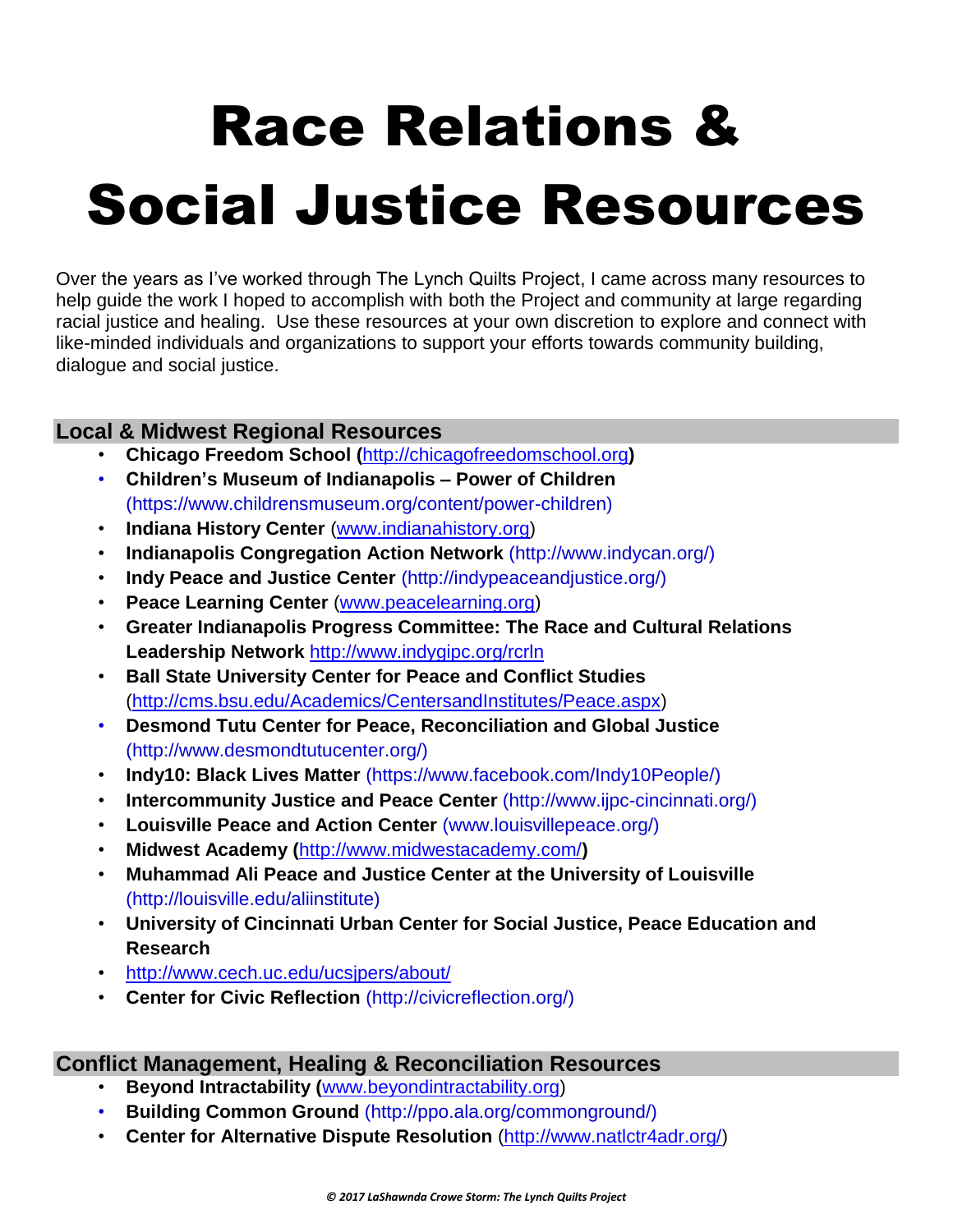- **Eastern Mennonite University Center for Justice and Peacebuilding** [\(www.emu.edu/cjp\)](http://www.emu.edu/cjp)
- **Facing Our History and Ourselves** (http://www.facinghistory.org/)
- **Fetzer Institute** (http://ppo.ala.org/commonground/)
- **John Hope Franklin Center for Racial Reconciliation** [\(www.jhfcenter.org\)](http://www.jhfcenter.org/)
- **International Institute for Restorative Practices** (www.iirp.edu)
- **Karuna Center for Peacebuilding** [\(http://www.karunacenter.org/services.html\)](http://www.karunacenter.org/services.html)
- **Search for Common Ground on Race Project** [\(www.sfcg.org/race\)](http://www.sfcg.org/race)
- **Southern Poverty Law Center [\(www.splcenter.org\)](http://www.splcenter.org/)**
- **Teaching Tolerance** [\(www.teachingtolderance.org\)](http://www.teachingtolderance.org/)
- **The People's Institute for Survival and Beyond** (www.pisb.org)
- **William Winter Institute on Racial Reconciliation** [\(www.winterinstitute.org\)](http://www.winterinstitute.org/)

## **Art, Culture, History & Research Resources**

- **A Blade of Grass** (http://www.abladeofgrass.org/)
- **Amistad Research Center** [\(www.amistadresearchcenter.org/\)](http://www.amistadresearchcenter.org/)
- **ArtPlace America** (www.artplace.org)
- **Clayton, Jackson, McGhie Memorial** [\(www.claytonjacksonmcghie.org\)](http://www.claytonjacksonmcghie.org/)
- **Jim Crow Museum of Racist Memorabilia** [\(www.ferris.edu/jimcrow\)](http://www.ferris.edu/jimcrow)
- **National Underground Railroad Freedom Center** [\(www.freedomcenter.org\)](http://www.freedomcenter.org/)
- **National Underground Railroad Network to Freedom** [\(www.nps.gov/ugrr\)](http://www.nps.gov/ugrr)
- **Peacebuilding and The Arts (**<http://www.brandeis.edu/ethics/peacebuildingarts/>**)**
- **Regional Alliance for Truth and Reconciliation** [\(http://www.atrr.org/\)](http://www.atrr.org/)
- **Schomburg Center for Research in Black Culture** [\(www.nypl.org/locations/schomburg\)](http://www.nypl.org/locations/schomburg)
- **United Nations Educational, Scientific and Cultural Organization** [\(www.unesco.org\)](http://www.unesco.org/)
- **What's Your Calling** (www.whatsyourcalling.org)
- **Without Sanctuary** [\(www.withoutsanctuary.org\)](http://www.withoutsanctuary.org/)

## **Activist & Community Organizations**

- **Applied Research Center** [\(www.arc.org\)](http://www.arc.org/)
- **Bad Subjects** [\(http://bad.eserver.org/\)](http://bad.eserver.org/)
- **Center for the Study of Race, Politics and Culture** [\(http://csrpc.uchicago.edu/\)](http://csrpc.uchicago.edu/)
- **Color of Change** [\(www.colorofchange.org\)](http://www.colorofchange.org/)
- **Colorlines On-Line Magazine** [\(www.colorlines.com\)](http://www.colorlines.com/)
- **Coming to the Table (**<http://comingtothetable.org/>**)**
- **Coming to the Table Facebook Community**
- **Community Change, Inc.** (http://www.communitychangeinc.org/)
- **East Point Peace Academy** (http://eastpointpeace.org/)
- **Ella Baker Center for Human Rights (**http://ellabakercenter.org/\_)
- **Equal Justice Initiative** (https://eji.org/)
- **Everyday Democracy** [\(http://www.everyday-democracy.org/en/index.aspx\)](http://www.everyday-democracy.org/en/index.aspx)
- **Hatewatch** [\(www.splcenter.org/blog/\)](http://www.splcenter.org/blog/)